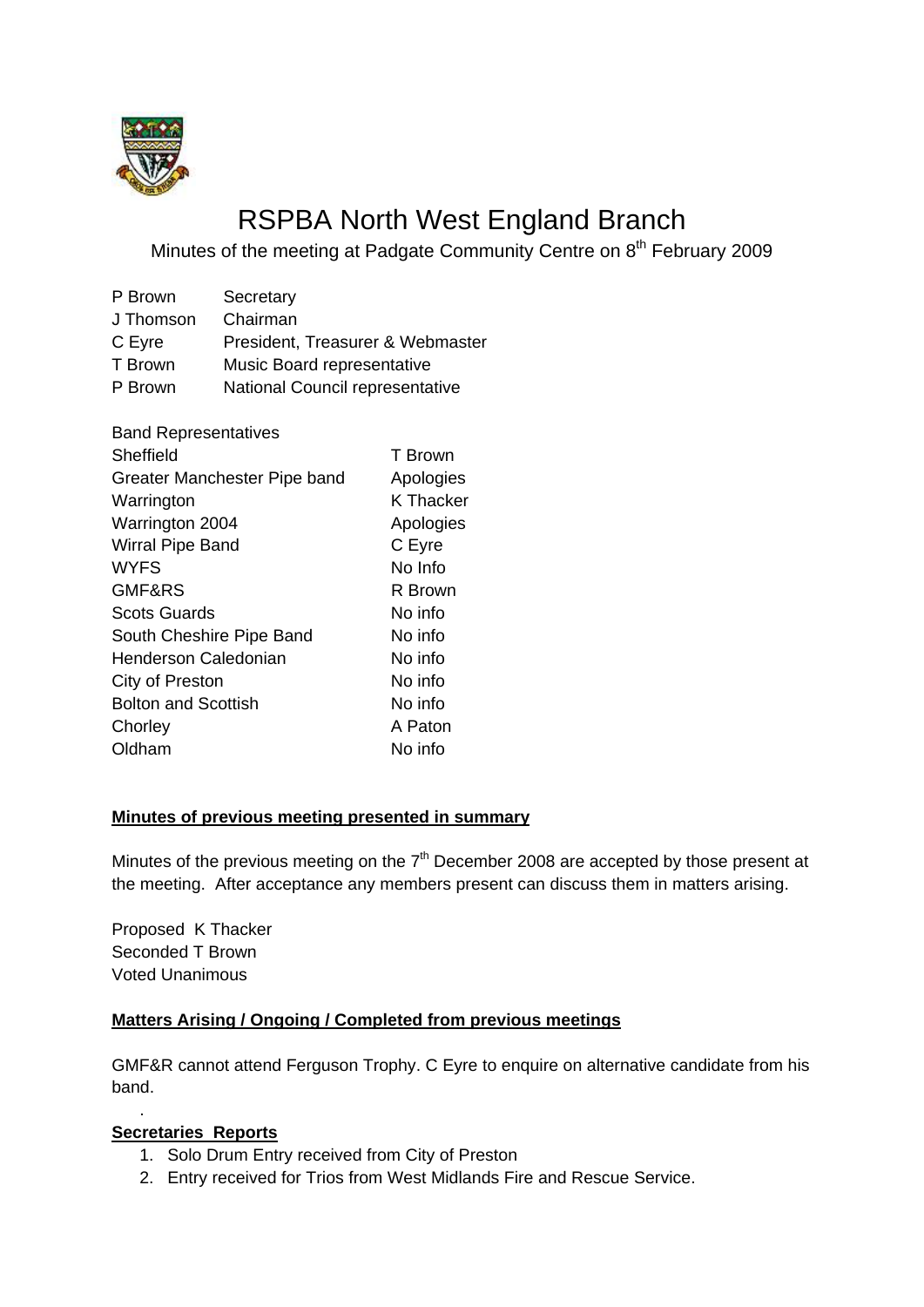3. Adjudicator for the competitions has been requested from headquarters for both the Trios and Mini Band competitions.

# **Treasurers Report**

Treasurer requested an additional signatory to bank account be found to reduce the cash float he currently needs to maintain. K Thacker accepted the nomination as he is regularly present at the branch functions.

Drumming workshop: Entry and the sale of coffees raised £220, a good day with 22 drummers from 8 bands. Day cost £600 to cover the venue and the course tutors. The branch payment for the day was £380.

### **Music Board Report.**

Music Board – PDQB – Pipe Band Studies is being progressed. The Level 1 is aimed at Pipe Majors of all grades of band, the aim being to cover a wide range of Pipe Band topics, moving away from single instrument studies. The Level 2 takes this to an advanced level looking at Pipe Band orchestration playing with other instruments and orchestras. Please refer to the PDQB web site for further information.

The MAP format for 2009 remains unchanged and is required for major championships. Ideas for the MAP format going forwards are being considered, suggestions include, playing 4 tunes (from the list) in the final.

Discussion followed on the various formats and ideas, there was a feeling that at local competitions it was "Russian roulette" to focus on MAP when competing against bands playing easier 4/4 sets, depends on judges and band entries as to which option to focus upon.

The branch had looked into running a MAP workshop previously. Theresa suggested the branch look to hosting one at the end of the 2009 season. A Paton raised a question of how the bands obtain the latest information on MAP, tune list etc. Theresa to request MAP info to be sent to Chorley from HQ.

### **National Council**

- 1. The last National Council Meeting on  $7<sup>th</sup>$  Feb 2009, this consisted mainly of the ratification of input from the various boards and panels and preparation for the AGM.
- 2. All please refer to the RSPBA web site, the Music Board competition procedures and guides for competitions format are to be uploaded
- 3. All bands please review the RSPBA web site and attend the AGM. This is the bands independent chance to participate and voice their concerns. There are a number of constitution / standard changes that will require the bands to vote on at the AGM. Please review the current Dual Registration details.
- 4. In branch Solo events, the adjudicator does not have to be RSPBA approved. This possibly makes finding an adjudicator for the branch solo piping easier to resolve. There was some discussion over the allocation of RSPBA adjudicators, some branches contact the adjudicators directly others (like us) contact headquarters. Following on from this